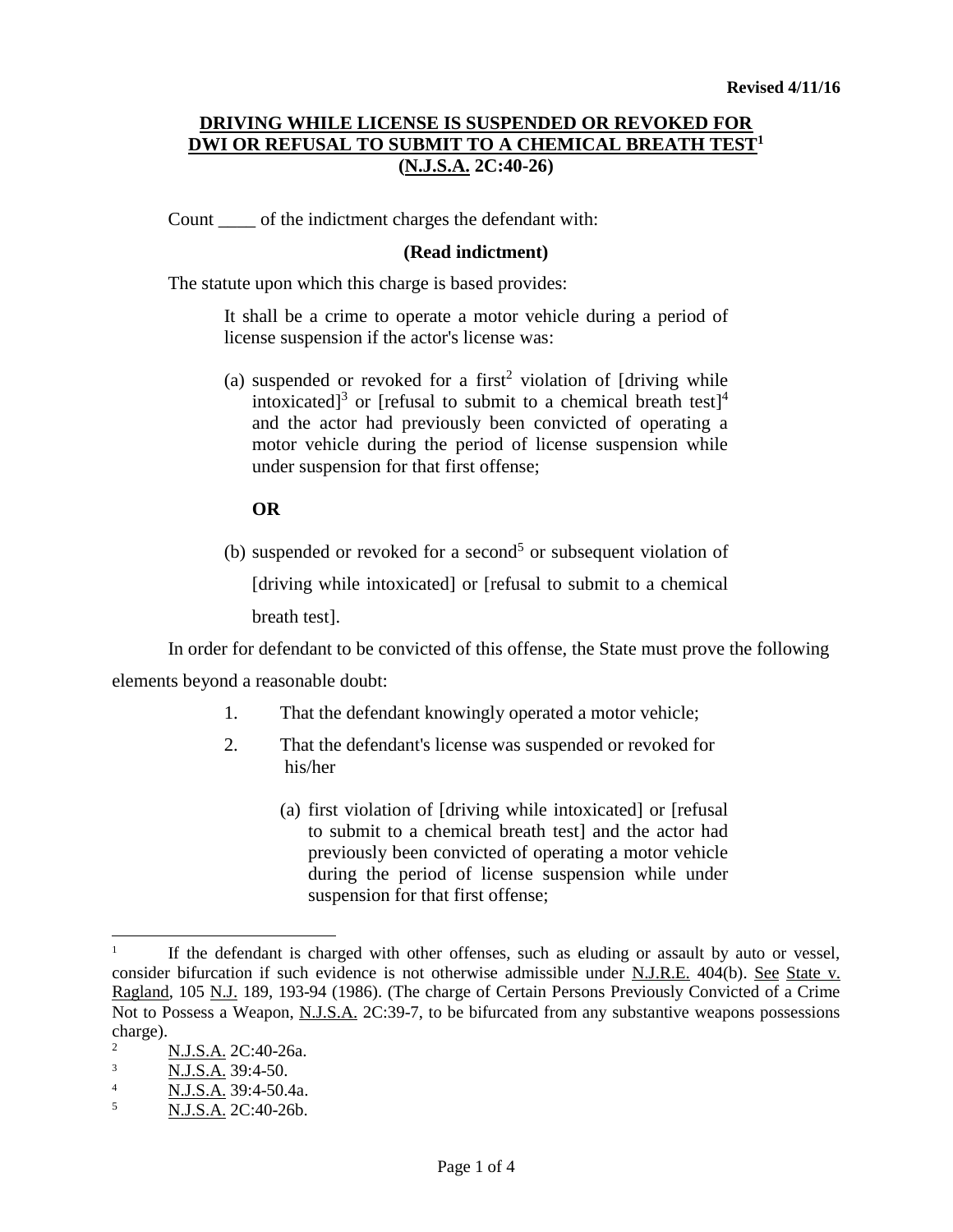### **OR**

- (b) second or subsequent violation of [driving while intoxicated] or [refusal to submit to a chemical breath test]; and
- 3. That the defendant knew that his/her license was suspended or revoked.

The first element the State must prove beyond a reasonable doubt is that the defendant knowingly operated a motor vehicle. A person acts knowingly with respect to the nature of his/her conduct or the attendant circumstances if he/she is aware that his/her conduct is of that nature or that such circumstances exist or if he/she is aware of a high probability of their existence. Knowledge is a condition of the mind that cannot be seen and that can often be determined only from inferences from conduct, words, or acts. A state of mind is rarely susceptible of direct proof but must ordinarily be inferred from the facts. Therefore, it is not necessary that the State produce witnesses to testify that an accused said that he/she had a certain state of mind when he/she engaged in a particular act. It is within your power to find that such proof has been furnished beyond a reasonable doubt by inference, which may arise from the nature of the defendant's acts and conduct, from all that he/she said and did at the particular time and place, and from all surrounding circumstances.<sup>6</sup>

A motor vehicle is defined as any vehicle propelled otherwise than by muscular power, excepting such vehicles as run only upon rails or tracks and motorized bicycles.<sup>7</sup>

The second element that the State must prove beyond a reasonable doubt is that the defendant's license was suspended or revoked for a:

> (a) first violation of [driving while intoxicated] or [refusal to submit to a chemical breath test] and the actor had previously been convicted of operating a motor vehicle during the period of license suspension while under suspension for that first offense;

## **OR**

 $\overline{a}$ 

<sup>6</sup> Though the statute does not specifically say so, knowingly is the required mental state. See N.J.S.A. 2C:2-2c(3). If attempted operation of a motor vehicle is at issue in your case, the jury must be instructed, consistent with the Model Criminal Jury Charge on Attempt, see N.J.S.A. 2C:5-1, that the mental state is purposeful.

N.J.S.A. 39:1-1.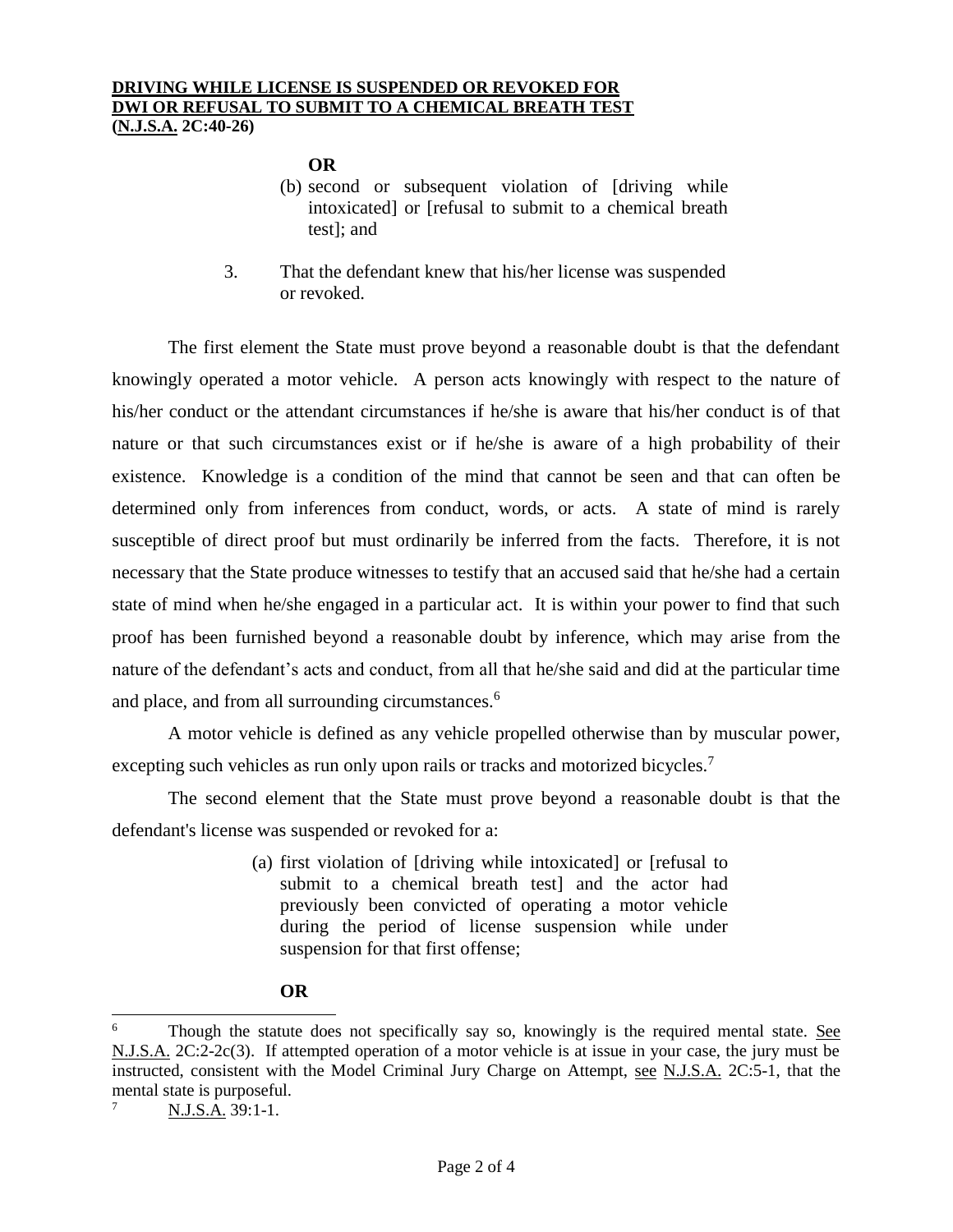### **DRIVING WHILE LICENSE IS SUSPENDED OR REVOKED FOR DWI OR REFUSAL TO SUBMIT TO A CHEMICAL BREATH TEST (N.J.S.A. 2C:40-26)**

(b) second or subsequent violation of [driving while intoxicated] or [refusal to submit to a chemical breath test].

A driver's license is suspended or revoked from the day that a court imposes the suspension or revocation, until the court-imposed period of suspension ends.<sup>8</sup>

Normally, evidence of a defendant's prior motor vehicle violations is not permitted under our rules of evidence. This is because our rules specifically exclude evidence that a defendant has committed prior motor vehicle violations when it is offered only to show that he/she has a disposition or tendency to do wrong and therefore must be guilty of the present offense. However, our rules do permit such evidence when the evidence is used for some other purpose.

In this case, the evidence has been introduced for the specific purpose of establishing an element of the present offense. You may not use this evidence to decide that defendant has a tendency to commit crimes, or that he/she is a bad person. That is, you may not decide that, just because the defendant has committed prior motor vehicle violations, he/she must be guilty of the present crime. The evidence produced by the State concerning prior motor vehicle convictions for [driving while intoxicated] or [refusal to submit to a chemical breath test] is to be considered only in determining whether the State has established its burden of proof beyond a reasonable doubt of the present offense.

The third element that the State must prove beyond a reasonable doubt is that the defendant knew that his/her license was suspended or revoked. I have already defined knowing for you.

If you find that the State has proven each of these elements beyond a reasonable doubt, then you must find the defendant guilty. If, however, the State has failed to prove any element beyond a reasonable doubt, then you must find the defendant not guilty.

## **[Charge if appropriate]**

As I have previously mentioned, you have also heard testimony that [a] [several] motor vehicle summons[es] [was] [were] issued in this case. Whether the defendant is guilty or not guilty of those offenses will be determined by the Court after you return your verdict. In other words, it is not your job to decide whether the defendant is guilty or not guilty of these motor

 $\overline{a}$ 8

State v. Perry, 439 N.J. Super. 514 (App. Div.), certif. denied, 222 N.J. 306 (2015).